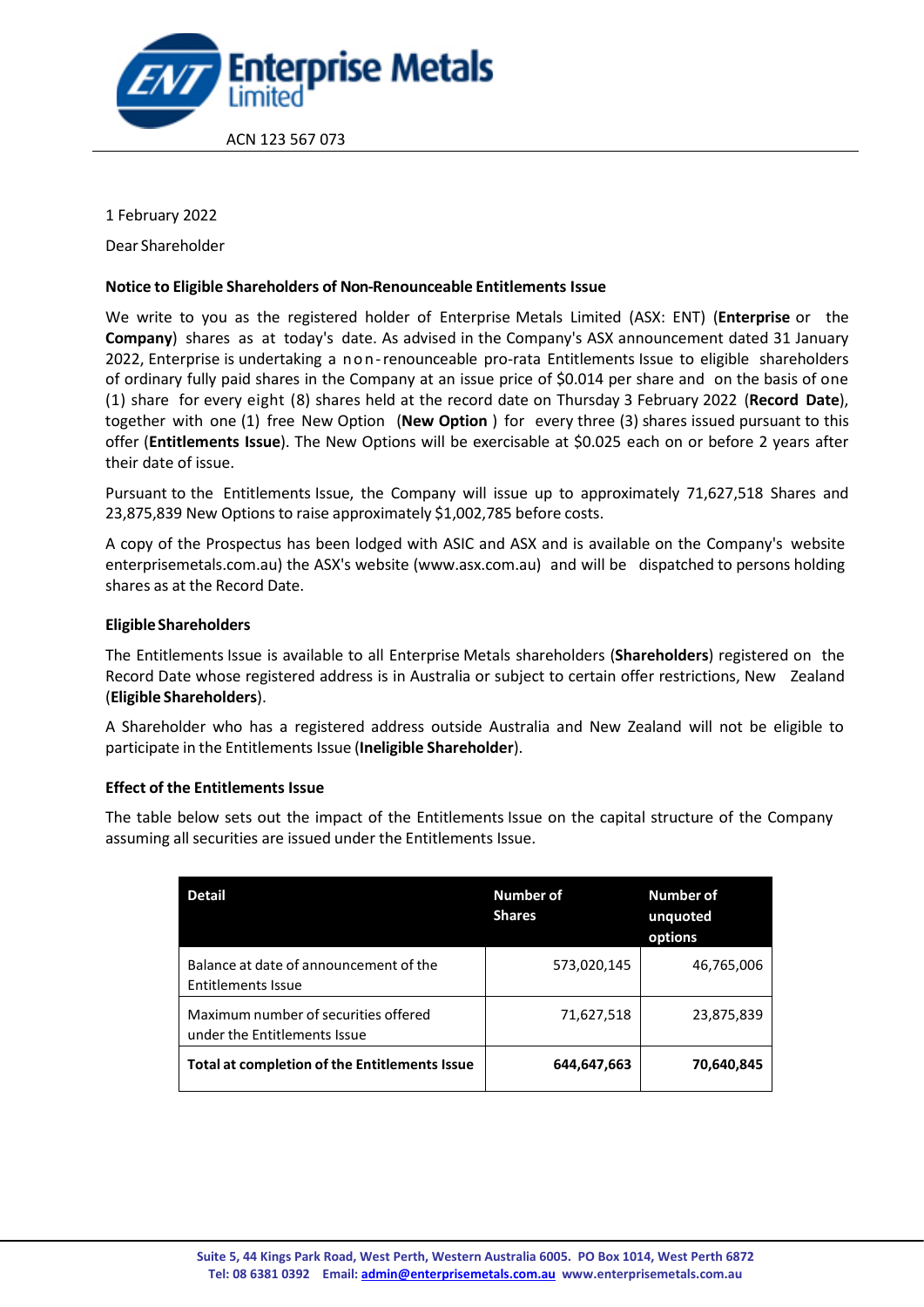

# **Use of proceeds**

Subject to the satisfactory completion of the Entitlements Issue, funds will be used for the advancement of Enterprise Metals gold, base metals and lithium exploration projects in Western Australia, as well as for general working capital.

# **IndicativeTimetable**

The Entitlements Issue will be conducted in accordance with the following indicative timetable:

| Lodgement of Prospectus with ASIC                                          | 28 January 2022  |
|----------------------------------------------------------------------------|------------------|
| Lodgement of Prospectus & Appendix 3B with ASX                             | 31 January 2022  |
| Ex date                                                                    | 2 February 2022  |
| Record Date for determining Entitlements                                   | 3 February 2022  |
| Prospectus sent out to Eligible Shareholders and Opening Date of the Offer | 8 February 2022  |
| Last day to extend the Closing Date of the Offer                           | 14 February 2022 |
| Closing Date*                                                              | 17 February 2022 |
| Shares quoted on a deferred settlement basis                               | 18 February 2022 |
| Dispatch date of holding statements, issue of New Shares                   | 24 February 2022 |
| Trading commences for New Share                                            | 25 February 2022 |

\*The Directors may extend the Closing Date by giving at least 3 Business Days' notice to ASX prior to the Closing Date.

As such the date the Shares are expected to commence trading on ASX may vary.

All dates are indicative only and subject to change without prior written notice. Any extension of the Closing Date will have a consequential effect on the date of issue of the securities.

#### **Shortfall**

Any Shares and New Options not applied for by the Closing Date will become 'Shortfall Securities'.

If you do not wish to take up any part of your Entitlement you are not required to take any action. That part of your Entitlement not taken up will form part of the Shortfall Securities.

If you take up your Entitlement in full, you may also apply for Shortfall Securities (to the extent there is availability) in excess of your Entitlement by completing the relevant part of the Entitlement and Acceptance Form.

The Company reserves the right, subject to any restrictions imposed by the Corporations Act and the Listing Rules, to issue the Shortfall Securities at their sole discretion.